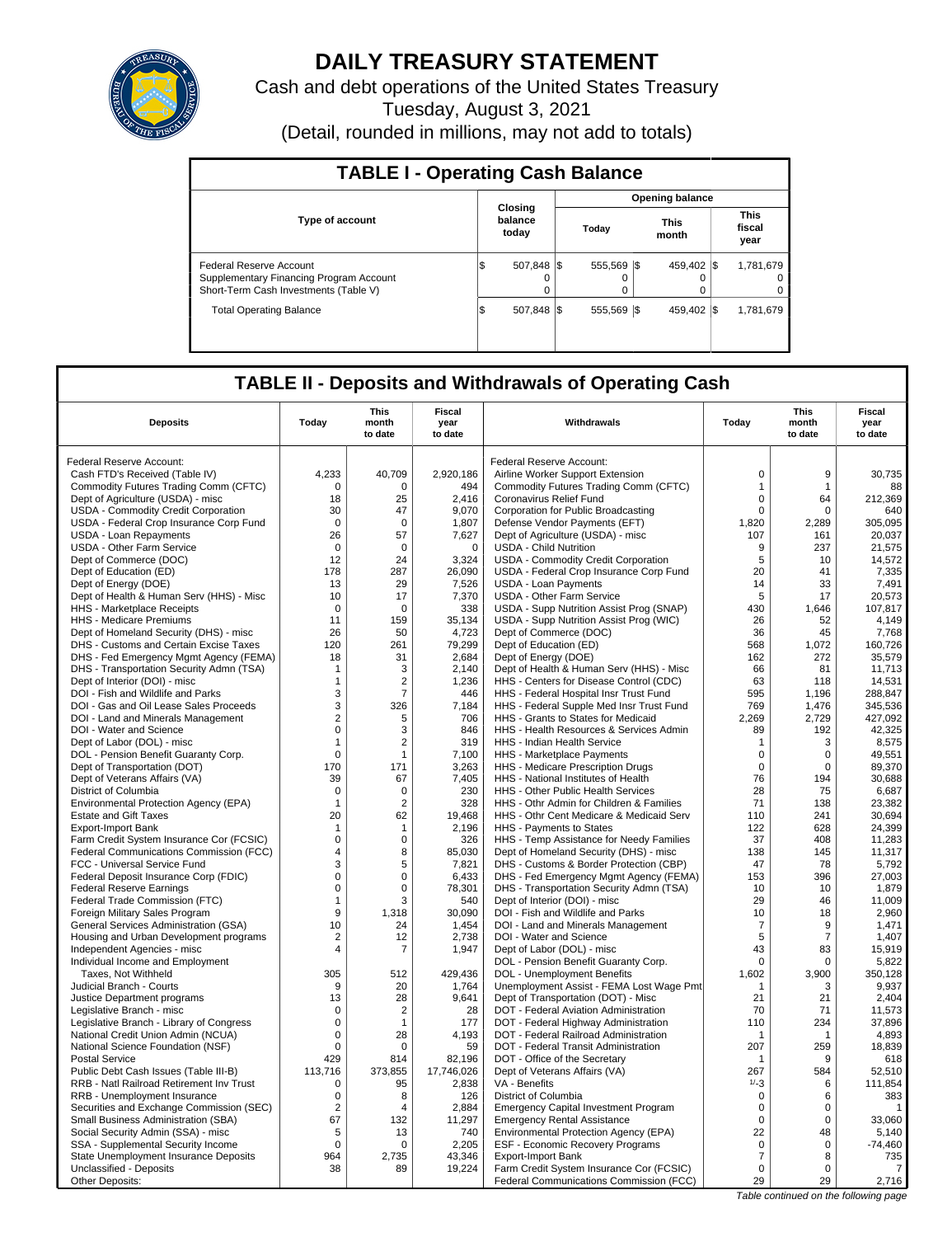|                                                                               |                                                                                      |             |                       | <b>TABLE II cont. - Deposits and Withdrawals of Operating Cash</b>          |                     |                                 |                           |
|-------------------------------------------------------------------------------|--------------------------------------------------------------------------------------|-------------|-----------------------|-----------------------------------------------------------------------------|---------------------|---------------------------------|---------------------------|
| <b>Deposits</b>                                                               | <b>Fiscal</b><br>This<br>month<br>Today<br>year<br>Withdrawals<br>to date<br>to date |             |                       |                                                                             | Today               | <b>This</b><br>month<br>to date | Fiscal<br>year<br>to date |
| Federal Housing Admin: Note Sales                                             | 113                                                                                  | 167         | 17,879                | FCC - Universal Service Fund                                                | 6                   | 6                               | 7,255                     |
| International Monetary Fund                                                   | 104                                                                                  | 104         | 4,270                 | Federal Deposit Insurance Corp (FDIC)                                       | $\Omega$            | $\Omega$                        | 803                       |
|                                                                               |                                                                                      |             |                       | Federal Employees Insurance Payments                                        | 214                 | 541                             | 74,622                    |
|                                                                               |                                                                                      |             |                       | Federal Salaries (EFT)                                                      | 115                 | 314                             | 173,604                   |
|                                                                               |                                                                                      |             |                       | Federal Trade Commission (FTC)                                              | $\mathbf 0$         | 0                               | 454                       |
|                                                                               |                                                                                      |             |                       | General Services Administration (GSA)                                       | 136                 | 641                             | 22,962                    |
|                                                                               |                                                                                      |             |                       | Housing and Urban Development programs                                      | 147                 | 3,697                           | 63,681                    |
|                                                                               |                                                                                      |             |                       | Independent Agencies - misc                                                 | 12                  | 15                              | 3,247                     |
|                                                                               |                                                                                      |             |                       | <b>Interest on Treasury Securities</b>                                      | $\mathbf 0$         | 8,290                           | 233,343                   |
|                                                                               |                                                                                      |             |                       | IRS - Advanced Child Tax Credit (EFT)                                       | $\mathbf 0$         | 0                               | 12,736                    |
|                                                                               |                                                                                      |             |                       |                                                                             | $\overline{1}$      | $\mathbf{1}$                    | 441,691                   |
|                                                                               |                                                                                      |             |                       | IRS - Economic Impact Payments (EFT)                                        |                     |                                 |                           |
|                                                                               |                                                                                      |             |                       | IRS Tax Refunds Business (EFT)                                              | 211                 | 246                             | 26,859                    |
|                                                                               |                                                                                      |             |                       | IRS Tax Refunds Individual (EFT)                                            | 316                 | 571                             | 319,294                   |
|                                                                               |                                                                                      |             |                       | Judicial Branch - Courts                                                    | $\overline{2}$      | 4                               | 1,486                     |
|                                                                               |                                                                                      |             |                       | Justice Department programs                                                 | 174                 | 190                             | 17,718                    |
|                                                                               |                                                                                      |             |                       | Legislative Branch - misc                                                   | $\overline{1}$      | 5                               | 1,052                     |
|                                                                               |                                                                                      |             |                       | Legislative Branch - Library of Congress                                    | 3                   | 5                               | 646                       |
|                                                                               |                                                                                      |             |                       | <b>NASA</b>                                                                 | 331                 | 331                             | 16,801                    |
|                                                                               |                                                                                      |             |                       | National Credit Union Admin (NCUA)                                          | $\mathbf{1}$        | $\mathbf{1}$                    | 1,846                     |
|                                                                               |                                                                                      |             |                       | National Science Foundation (NSF)                                           | 36                  | 129                             | 5,634                     |
|                                                                               |                                                                                      |             |                       | Postal Service Money Orders and Other                                       | 131                 | 308                             | 36,085                    |
|                                                                               |                                                                                      |             |                       | Public Debt Cash Redemp. (Table III-B)                                      | 125,474             | 295,632                         | 16,462,377                |
|                                                                               |                                                                                      |             |                       | Railroad Retirement Board (RRB) - misc                                      | $\Omega$            | $\Omega$                        | 42                        |
|                                                                               |                                                                                      |             |                       | <b>RRB - Benefit Payments</b>                                               | $\overline{2}$      | 1,143                           | 12,863                    |
|                                                                               |                                                                                      |             |                       | Securities and Exchange Commission (SEC)                                    | $\overline{4}$      | 4                               | 1,013                     |
|                                                                               |                                                                                      |             |                       | Small Business Administration (SBA)                                         | 6,564               | 10,365                          | 559,626                   |
|                                                                               |                                                                                      |             |                       | Social Security Admin (SSA) - misc                                          | 12                  | 30                              | 3,926                     |
|                                                                               |                                                                                      |             |                       | SSA - Benefits Payments                                                     | 21,626              | 21,922                          | 853,257                   |
|                                                                               |                                                                                      |             |                       | SSA - Supplemental Security Income                                          | 7                   | 93                              | 50,057                    |
|                                                                               |                                                                                      |             |                       | <b>Transportation Services</b>                                              | $\mathbf 0$         | 0                               | $\Omega$                  |
|                                                                               |                                                                                      |             |                       | Other Withdrawals:                                                          |                     |                                 |                           |
|                                                                               |                                                                                      |             |                       | <b>State Department</b>                                                     | 321                 | 360                             | 15,011                    |
|                                                                               |                                                                                      |             |                       | Thrift Savings Plan Transfer                                                | 917                 | 991                             | 68,180                    |
|                                                                               |                                                                                      |             |                       | Unclassified                                                                | 1,420               | 2,825                           | 283,560                   |
| <b>Total Other Deposits</b><br>Change in Balance of Uncollected               | 217                                                                                  | 820         | 71,876                | Total, Other Withdrawals                                                    | 2,658               | 10,555                          | 658,513                   |
| Funds                                                                         | 0                                                                                    | 0           | 0                     |                                                                             |                     |                                 |                           |
| <b>Transfers from Depositaries</b>                                            | 0                                                                                    | $\mathbf 0$ | 0                     | <b>Transfers to Depositaries</b>                                            | $\mathbf 0$         | $\mathbf 0$                     | $\mathbf 0$               |
|                                                                               |                                                                                      |             |                       |                                                                             |                     |                                 |                           |
| <b>Total Federal Reserve Account</b>                                          | 120,738                                                                              | 422,880     | 21,803,693            | <b>Total Federal Reserve Account</b>                                        | 168,458             | 374,434                         | 23,077,524                |
| Short-Term Cash Investments:<br><b>Transfers from Federal Reserve Account</b> |                                                                                      |             |                       | Short-Term Cash Investments:<br><b>Transfers to Federal Reserve Account</b> |                     |                                 |                           |
| (Table V)                                                                     | 0                                                                                    | $\Omega$    | $\Omega$              | (Table V)                                                                   | $\Omega$<br>l\$     | $\Omega$                        |                           |
| Total Deposits (excluding transfers)                                          | 120,738 \$                                                                           |             | 422,880 \$ 21,803,693 | Total Withdrawals (excluding transfers)                                     | 168,458 \$          |                                 | 374,434 \$ 23,077,524     |
|                                                                               |                                                                                      |             |                       |                                                                             |                     |                                 |                           |
|                                                                               |                                                                                      |             |                       | Net Change in Operating Cash Balance                                        | 1\$<br>$-47,721$ \$ |                                 | 48,446 \$ -1,273,831      |

|                                                                                                                                                                                                                                                                                                                                                                                                                                       |                                                              |                                                                                             |                                                                                                                |                                                                                                                                                                                                                                                                                                                                      |     |                                                                         |                                                  |                       | See Footnote                                                                                                    |
|---------------------------------------------------------------------------------------------------------------------------------------------------------------------------------------------------------------------------------------------------------------------------------------------------------------------------------------------------------------------------------------------------------------------------------------|--------------------------------------------------------------|---------------------------------------------------------------------------------------------|----------------------------------------------------------------------------------------------------------------|--------------------------------------------------------------------------------------------------------------------------------------------------------------------------------------------------------------------------------------------------------------------------------------------------------------------------------------|-----|-------------------------------------------------------------------------|--------------------------------------------------|-----------------------|-----------------------------------------------------------------------------------------------------------------|
|                                                                                                                                                                                                                                                                                                                                                                                                                                       |                                                              |                                                                                             |                                                                                                                | <b>TABLE III-A - Public Debt Transactions</b>                                                                                                                                                                                                                                                                                        |     |                                                                         |                                                  |                       |                                                                                                                 |
| <b>Issues</b>                                                                                                                                                                                                                                                                                                                                                                                                                         | Today                                                        | <b>This</b><br>month<br>to date                                                             | <b>Fiscal</b><br>year<br>to date                                                                               | <b>Redemptions</b>                                                                                                                                                                                                                                                                                                                   |     | Todav                                                                   | <b>This</b><br>month<br>to date                  |                       | Fiscal<br>year<br>to date                                                                                       |
| Marketable:<br>Bills:<br><b>Regular Series</b><br><b>Cash Management Series</b><br><b>Notes</b><br><b>Bonds</b><br>Inflation-Protected Securities Increment<br><b>Federal Financing Bank</b><br>Nonmarketable:<br>United States Savings Securities:<br>Cash Issue Price<br>Interest Increment<br><b>Government Account Series</b><br>Hope Bonds<br><b>Domestic Series</b><br><b>Foreign Series</b><br>State and Local Series<br>Other | $81,295$ \$<br>30,001<br>481<br>5<br>362,968<br>315<br>2,108 | $81,295$ \$<br>30,001<br>231,206<br>26,298<br>1,786<br>16<br>325<br>694,763<br>396<br>3,717 | 9,091,422<br>3,990,135<br>3,622,002<br>589,823<br>62,452<br>1,249<br>3,587<br>89,487,113<br>113,676<br>345,780 | Marketable:<br><b>Bills</b><br><b>Notes</b><br><b>Bonds</b><br><b>Federal Financing Bank</b><br>Nonmarketable:<br><b>United States Savings Securities</b><br><b>Government Account Series</b><br>Hope Bonds<br><b>Domestic Series</b><br><b>Foreign Series</b><br><b>State and Local Series</b><br>Other<br><b>Total Redemptions</b> |     | 121,299 \$<br>60<br>351,704<br>$\Omega$<br>2,004<br>2,111<br>477,178 \$ | 121,299 \$<br>163,756<br>774,197<br>1,069,830 \$ | 134<br>6,749<br>3,694 | 13,978,340<br>1,947,009<br>20,143<br>1,209<br>8,924<br>89,361,369<br>71,549<br>91,208<br>345,204<br>105,824,955 |
| <b>Total Issues</b>                                                                                                                                                                                                                                                                                                                                                                                                                   | 477,175 \$                                                   | $1,069,804$ \\$                                                                             | 107,307,259                                                                                                    | Net Change in Public Debt Outstanding                                                                                                                                                                                                                                                                                                | I\$ | $-2$ $\sqrt{3}$                                                         |                                                  | $-26$ \$              | 1,482,305                                                                                                       |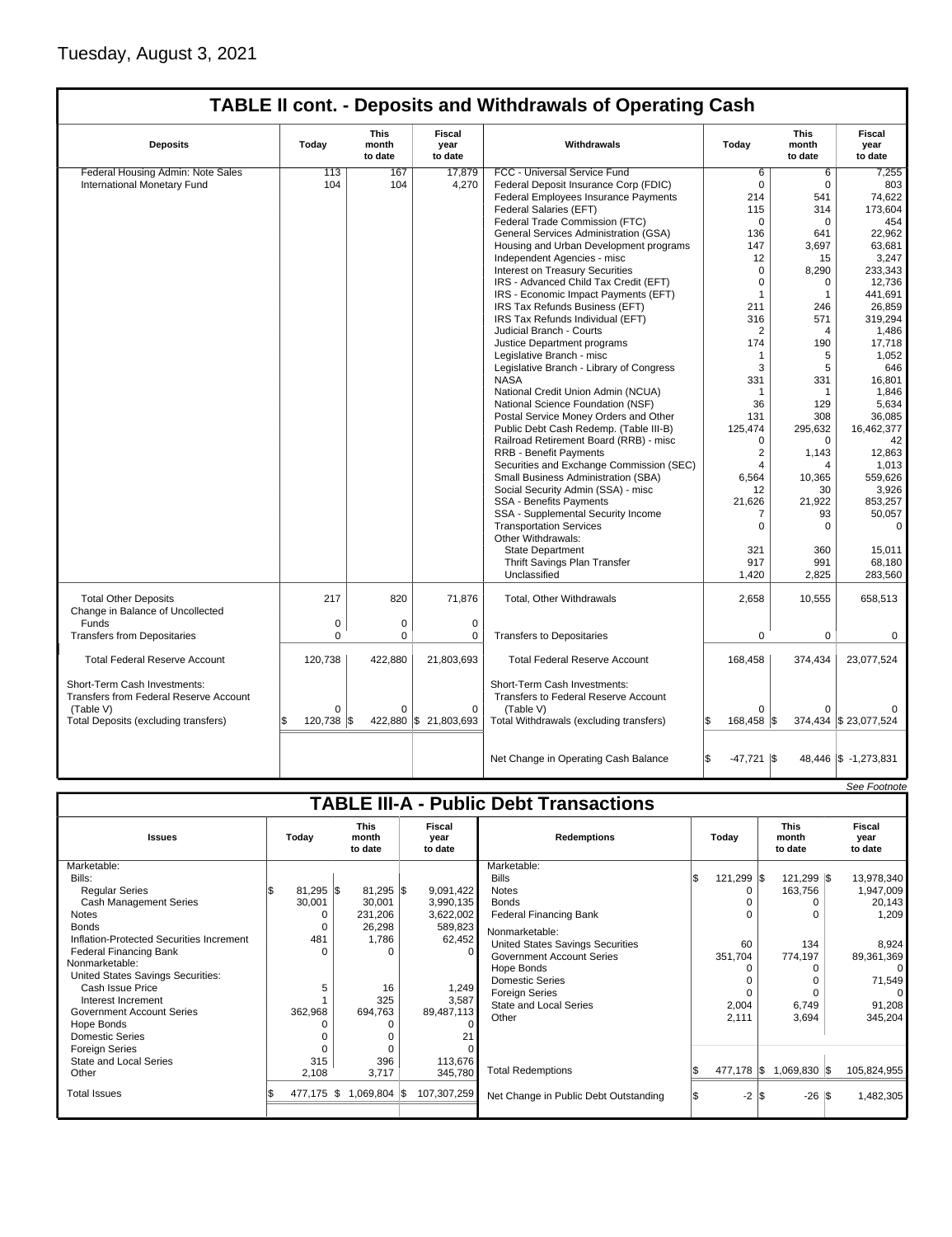| <b>TABLE III-B - Adjustment of Public Debt</b><br><b>Transactions to Cash Basis</b>                                                                                                                                                                                                         |           |                                                          |            |                                                     |                                                                      |                                 |                           |  |  |  |
|---------------------------------------------------------------------------------------------------------------------------------------------------------------------------------------------------------------------------------------------------------------------------------------------|-----------|----------------------------------------------------------|------------|-----------------------------------------------------|----------------------------------------------------------------------|---------------------------------|---------------------------|--|--|--|
| <b>Transactions</b>                                                                                                                                                                                                                                                                         |           | Today                                                    |            |                                                     |                                                                      | <b>This</b><br>month<br>to date | Fiscal<br>year<br>to date |  |  |  |
| Public Debt Cash Issues:<br>Public Debt Issues (Table III-A)<br>Premium on New Issues<br>Discount on New Issues:<br>Bills (-)<br>Bonds and Notes (-)<br>Federal Financing Bank (-)<br>Government Account Transactions (-)                                                                   | \$        | 477,175<br>O<br>9<br>0<br>U<br>362,968                   | l\$        | 1.556<br>9<br>622<br>O<br>694,763                   | 1,069,804   \$107,307,259<br>21,067<br>2,529<br>27,743<br>89,487,113 |                                 |                           |  |  |  |
| Hope Bonds (-)<br>Interest Increment on United States<br>Savings Securities (-)<br>Inflation-Protected Securities Increment<br><b>Total Public Debt Cash Issues</b>                                                                                                                         |           | n<br>481                                                 |            | o<br>325<br>1.786                                   | 3,587<br>61,327                                                      |                                 |                           |  |  |  |
| Deposited in Federal Reserve Account<br><b>Public Debt Cash Redemptions:</b><br>Public Debt Redemptions (Table III-A)<br>Premium on Debt Buyback Operation<br>Discount on Debt Buyback Operation (-)<br>Federal Financing Bank (-)<br>Government Account Transactions (-)<br>Hope Bonds (-) | \$<br>l\$ | 113,716<br>477,178<br>0<br>$\Omega$<br>O<br>351,704<br>O | 1\$<br>I\$ | 373,855<br>1,069,830<br>0<br>o<br>O<br>774,197<br>0 | \$17,746,026<br>\$105,824,955<br>n<br>1,209<br>89,361,369<br>O       |                                 |                           |  |  |  |
| <b>Total Public Debt Cash Redemptions</b><br>Withdrawn from Federal Reserve Acct.                                                                                                                                                                                                           | l\$       | 125,474                                                  | I\$        |                                                     | 295,632 \$16,462,377                                                 |                                 |                           |  |  |  |

| <b>TABLE III-C - Debt Subject to Limit</b>                                        |                           |                           |                           |                           |  |  |  |  |  |  |
|-----------------------------------------------------------------------------------|---------------------------|---------------------------|---------------------------|---------------------------|--|--|--|--|--|--|
|                                                                                   | Closing                   |                           | Opening balance           |                           |  |  |  |  |  |  |
| <b>Balance Transactions</b>                                                       | balance<br>todav          | Today                     | <b>This</b><br>month      | Fiscal<br>year            |  |  |  |  |  |  |
| Debt Held by the Public<br>Intragovernmental Holdings<br><b>Total Public Debt</b> | \$22,281,416<br>6,146,280 | \$22,293,275<br>6,134,423 | \$22,284,628<br>6,143,094 | \$21,018,952<br>5,926,439 |  |  |  |  |  |  |
| Outstanding<br>Less: Debt Not<br>Subject to Limit:                                | 28,427,696                | 28,427,699                | 28,427,722                | 26,945,391                |  |  |  |  |  |  |
| Other Debt                                                                        | 478                       | 478                       | 478                       | 478                       |  |  |  |  |  |  |
| <b>Unamortized Discount</b>                                                       | 19,727                    | 19,730                    | 19,753                    | 17,271                    |  |  |  |  |  |  |
| <b>Federal Financing Bank</b>                                                     | 6,053                     | 6,053                     | 6,053                     | 7,262                     |  |  |  |  |  |  |
| Hope Bonds<br>Plus: Other Debt Subject to Limit<br>Guaranteed Debt of             | $\Omega$                  | O                         | n                         | U                         |  |  |  |  |  |  |
| Government Agencies                                                               | $\Omega$                  | $\Omega$                  | $\Omega$                  | 0                         |  |  |  |  |  |  |
| <b>Total Public Debt</b><br>Subject to Limit                                      | \$28,401,438              | \$28,401,438              | \$28,401,438              | \$26,920,380              |  |  |  |  |  |  |
|                                                                                   |                           |                           |                           |                           |  |  |  |  |  |  |
| <b>Statutory Debt Limit</b>                                                       | \$28,401,463              | \$28,401,463              | \$28,401,463              | SUSP-1                    |  |  |  |  |  |  |
|                                                                                   |                           |                           |                           |                           |  |  |  |  |  |  |

| See Footnote |
|--------------|
|              |
|              |

| <b>TABLE IV - Federal Tax Deposits</b>                                                                                                                                                                                                        |                                               |     |                                                  |     |                                                                      |
|-----------------------------------------------------------------------------------------------------------------------------------------------------------------------------------------------------------------------------------------------|-----------------------------------------------|-----|--------------------------------------------------|-----|----------------------------------------------------------------------|
| <b>Classification</b>                                                                                                                                                                                                                         | Today                                         |     | <b>This</b><br>month<br>to date                  |     | Fiscal<br>year<br>to date                                            |
| Withheld Income and Employment Taxes<br>Individual Income Taxes<br><b>Railroad Retirement Taxes</b><br><b>Excise Taxes</b><br><b>Corporation Income Taxes</b><br><b>Federal Unemployment Taxes</b><br>Estate and Gift Taxes & Misc IRS Rcpts. | \$<br>5,672<br>277<br>8<br>50<br>77<br>4<br>3 | 1\$ | 41,529 \$<br>753<br>49<br>294<br>121<br>552<br>8 |     | 2,309,493<br>327,815<br>4,445<br>60,008<br>305,654<br>6,317<br>4,445 |
| Total                                                                                                                                                                                                                                         | \$<br>6,091                                   | 1\$ | 43,308 \$                                        |     | 3,018,177                                                            |
| Cash Federal Tax Deposits:<br>Direct<br><b>Through Depositaries</b>                                                                                                                                                                           | \$<br>70<br>4,164                             | l\$ | $136$ $\sqrt{5}$<br>40,573                       |     | 25,735<br>2,894,452                                                  |
| <b>Total Cash FTD's</b>                                                                                                                                                                                                                       | \$<br>4,233                                   | 1\$ | 40,709                                           | 1\$ | 2,920,186                                                            |
| Inter-agency Transfers                                                                                                                                                                                                                        | 1,857                                         |     | 2,599                                            |     | 97,991                                                               |
| Total                                                                                                                                                                                                                                         | \$<br>6,091                                   | 1\$ | 43,308                                           | l\$ | 3,018,177                                                            |
|                                                                                                                                                                                                                                               |                                               |     |                                                  |     |                                                                      |

|                                              |                           |          |     |          |         | <i><b>JEE FUULIUIE</b></i> |  |  |  |  |  |
|----------------------------------------------|---------------------------|----------|-----|----------|---------|----------------------------|--|--|--|--|--|
| <b>TABLE V - Short-Term Cash Investments</b> |                           |          |     |          |         |                            |  |  |  |  |  |
|                                              | <b>Type of Depositary</b> |          |     |          |         |                            |  |  |  |  |  |
| <b>Balance Transactions</b>                  |                           |          |     |          |         | Total                      |  |  |  |  |  |
|                                              |                           | А        |     | в        | С       |                            |  |  |  |  |  |
| Opening Balance Today<br>Deposits:           | S                         | $\Omega$ | 1\$ | 0        | S<br>0  | IS<br>U                    |  |  |  |  |  |
| <b>Transfers to Depositaries</b>             |                           | 0        |     | 0        | 0       |                            |  |  |  |  |  |
| <b>Special Direct Investment</b>             |                           | 0        |     | o        | 0       |                            |  |  |  |  |  |
| Term Investment                              |                           | 0        |     | 0        | 0       |                            |  |  |  |  |  |
| Repo Investment                              |                           | $\Omega$ |     | $\Omega$ | 0       |                            |  |  |  |  |  |
| Withdrawals:                                 |                           |          |     |          |         |                            |  |  |  |  |  |
| <b>Treasury Initiated</b>                    |                           | $\Omega$ |     | $\Omega$ | 0       |                            |  |  |  |  |  |
| Depositary Initiated                         |                           | 0        |     | O        | 0       |                            |  |  |  |  |  |
| <b>Special Direct Investment</b>             |                           | O        |     | U        | 0       |                            |  |  |  |  |  |
| <b>Term Investment</b>                       |                           | 0        |     | $\Omega$ | 0       |                            |  |  |  |  |  |
| Repo Investment                              |                           | 0        |     | $\Omega$ | 0       |                            |  |  |  |  |  |
|                                              |                           |          |     |          |         |                            |  |  |  |  |  |
| Closing Balance Today                        |                           | 0        | l\$ | 0        | 13<br>0 | IS                         |  |  |  |  |  |

| <b>TABLE VI - Income Tax Refunds Issued</b> |    |       |     |                                 |     |                           |  |  |  |  |
|---------------------------------------------|----|-------|-----|---------------------------------|-----|---------------------------|--|--|--|--|
| <b>Classification</b>                       |    | Today |     | <b>This</b><br>month<br>to date |     | Fiscal<br>year<br>to date |  |  |  |  |
| IRS - Advanced Child Tax Credit (Checks)    | 13 | 0     | 1\$ | 0                               | 125 | 2,057                     |  |  |  |  |
| IRS - Advanced Child Tax Credit (EFT)       |    | 0     |     | 0                               |     | 12.736                    |  |  |  |  |
| IRS - Economic Impact Payments (Checks)     |    | 2     |     | 4                               |     | 84.898                    |  |  |  |  |
| IRS - Economic Impact Payments (EFT)        |    |       |     |                                 |     | 441.691                   |  |  |  |  |
| IRS Tax Refunds Business (Checks)           |    | 511   |     | 534                             |     | 53.188                    |  |  |  |  |
| IRS Tax Refunds Business (EFT)              |    | 211   |     | 246                             |     | 26.859                    |  |  |  |  |
| IRS Tax Refunds Individual (Checks)         |    | 46    |     | 109                             |     | 57.244                    |  |  |  |  |
| IRS Tax Refunds Individual (EFT)            |    | 316   |     | 571                             |     | 319,294                   |  |  |  |  |
|                                             |    |       |     |                                 |     |                           |  |  |  |  |

## **Daily Treasury Statement Footnotes:**

### **General Footnotes and Statements:**

This statement summarizes the United States Treasury's cash and debt operations for the Federal Government. Treasury's operating cash is maintained in an account at the Federal Reserve Bank of New York and in short-term cash investments. Treasury minimized and then suspended its short-term cash investment program beginning in November 2008, but anticipates investing again when market conditions warrant. Major information sources include: Federal Reserve Banks, Treasury Regional Financial Centers, Internal Revenue Service Centers, various electronic systems, and information on the Public Debt. Information is presented on a modified cash basis. Deposits are reflected as received and withdrawals are reflected as processed.SOURCE: Bureau of the Fiscal Service, Department of the Treasury. Note: The Daily Treasury Statement (DTS) is available by 4:00 p.m. the following business day on the Fiscal Service website https://fiscal.treasury.gov/reports-statements/dts/. For more information, call the Cash Reporting Branch at 202-874-9789.

#### **TABLE II – Deposits and Withdrawals of Operating Cash**

1/Reported as a negative amount due to a return/reversal of \$4 million.